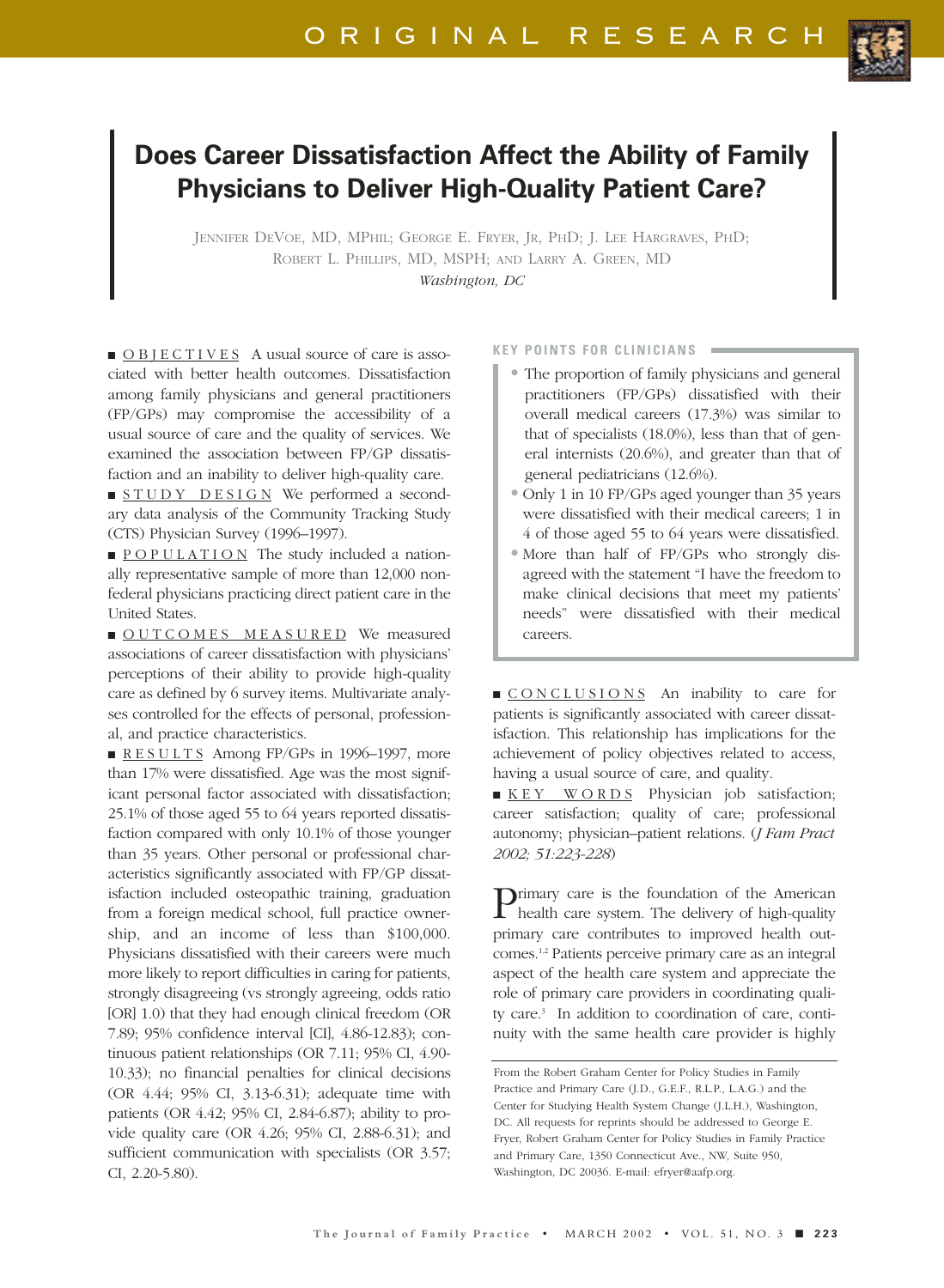valued by patients.<sup>4</sup> Family physicians and general practitioners (FP/GPs) play a crucial role in providing coordinated and continuous primary health care. Of Americans reporting an individual provider as their usual source of care in 1996, 62% named a family physician or a general practitioner (compared with 16% naming an internist and 15% naming a pediatrician).5

A potential threat to the continued reliance on this vital FP/GP workforce is physician dissatisfaction. Physician dissatisfaction affects patient satisfaction<sup>6-8</sup>

#### **TABLE 1**

| PATIENT CARE CHARACTERISTICS ASSOCIATED<br>WITH FP/GP DISSATISFACTION ( $N = 3166$ )                                                                                                                                                                                              |                                                                                        |  |
|-----------------------------------------------------------------------------------------------------------------------------------------------------------------------------------------------------------------------------------------------------------------------------------|----------------------------------------------------------------------------------------|--|
| <b>Statement</b>                                                                                                                                                                                                                                                                  | <b>Multivariate</b><br><b>Odds Ratio</b><br>(95% CI)                                   |  |
| The level of communication I have with specialists<br>about the patients I refer to them is sufficient to<br>ensure the delivery of high-quality care. ( $n = 3102$ )<br>Agree strongly<br>Agree somewhat<br>Neither agree nor disagree<br>Disagree somewhat<br>Disagree strongly | 1.0<br>$1.25(1.01-1.55)$<br>1.15 (0.48-2.74)<br>2.37 (1.67-3.37)<br>3.57 (2.20-5.80)   |  |
| It is possible to maintain the kind of continuing<br>relationships with patients over time that promote<br>the delivery of high-quality care. ( $n = 3082$ )<br>Agree strongly<br>Agree somewhat<br>Neither agree nor disagree<br>Disagree somewhat<br>Disagree strongly          | 1.0<br>1.89 (1.39-2.58)<br>3.17 (1.38-7.29)<br>4.90 (3.71-6.46)<br>7.11 (4.90-10.33)   |  |
| I can make clinical decisions in the best interests<br>of my patients without the possibility of reducing<br>my income. $(n = 3074)$<br>Agree strongly<br>Agree somewhat<br>Neither agree nor disagree<br>Disagree somewhat<br>Disagree strongly                                  | 1.0<br>1.23 (0.92-1.65)<br>1.51 (0.89-2.58)<br>2.61 (1.91-3.56)<br>4.44 (3.13-6.31)    |  |
| I have adequate time to spend with my patients during<br>typical office/patient visits. $(n = 3104)$<br>Agree strongly<br>Agree somewhat<br>Neither agree nor disagree<br>Disagree somewhat<br>Disagree strongly                                                                  | 1.0<br>$0.81(0.58-1.14)$<br>1.15 (0.58-2.30)<br>1.39 (1.02-1.88)<br>4.42 (2.84-6.87)   |  |
| I have the freedom to make clinical decisions that meet<br>my patients' needs. $(n = 3100)$<br>Agree strongly<br>Agree somewhat<br>Neither agree nor disagree<br>Disagree somewhat<br>Disagree strongly                                                                           | 1.0<br>1.55 (1.25-1.93)<br>3.25 (1.50-7.02)<br>3.73 (2.84-4.89)<br>7.89 (4.86-12.83)   |  |
| It is possible to provide high-quality care to all<br>my patients. ( $n = 3099$ )<br>Agree strongly<br>Agree somewhat<br>Neither agree nor disagree<br>Disagree somewhat<br>Disagree strongly                                                                                     | 1.0<br>1.20 (0.94-1.52)<br>$0.98(0.37 - 2.61)$<br>2.70 (1.88-3.89)<br>4.26 (2.88-6.31) |  |
| NOTE: A higher odds ratio indicates that this response is more strongly associated with<br>physician dissatisfaction. Ns vary because not all physicians answered every item on<br>the survey.                                                                                    |                                                                                        |  |

and dissatisfied physicians can adversely influence patient behavior (eg, adherence to medical treatment),<sup>9</sup> leading to a reduction in quality of care. A decrease in satisfaction among physicians can also affect access to care, since it can lead to physician attrition and higher turnover, which in turn can lead to disruption of care and inaccessibility of providers. The cost to hire a new physician is estimated to be \$240,000 to \$265,000.<sup>10</sup>

Dissatisfaction among today's FP/GPs also has the potential to contribute to future shortages. The extent

to which physicians voice dissatisfaction can dissuade medical school graduates from choosing careers in primary care.<sup>11</sup> Some concerns are already being raised about a decrease in the number of new doctors seeking residencies in family practice for the fourth consecutive year. Information from the National Resident Matching Program indicates that only 11.2% of US seniors matched in family practice in 2001, compared with 13.6% in 2000.<sup>12</sup> If this downward trend continues, it will exacerbate the problems of access to a usual source of care, especially in areas where the loss of FP/GPs will result in a drastic increase in the number of health professional shortage areas. In 1995, if FP/GPs had been removed from the 2298 US counties considered to have adequate numbers of primary care physicians, 1332 of these urban and rural counties would have been designated as shortage areas. In comparison, the simultaneous removal of internists, pediatricians, and obstetricians from these same counties would have created only 176 whole-county shortage areas.<sup>13</sup>

Most studies reporting physician dissatisfaction have identified high levels of physician concern over a perceived loss of autonomy.14-17 Additionally, physicians are dissatisfied about the potential adverse effects on patient care resulting from system barriers, including restricted access for patients, increased administrative burdens for providers, and the lack of a comprehensive approach to provision of services.14-22 These studies, however, have generally been limited to a specific geographic region $14-20$  or a specialty group other than FP/GPs.<sup>21,22</sup> In addition, other physician dissatisfaction reports have contained only narrow analyses of how specific factors, such as income, financial incentives, or autonomy, influence satisfaction levels.23-26

To our knowledge, the possible relationship of physician dissatisfaction with the inability to care for patients has been examined only in limited studies (eg, those that compare capitated

FP/GP denotes family physician/general practitioner.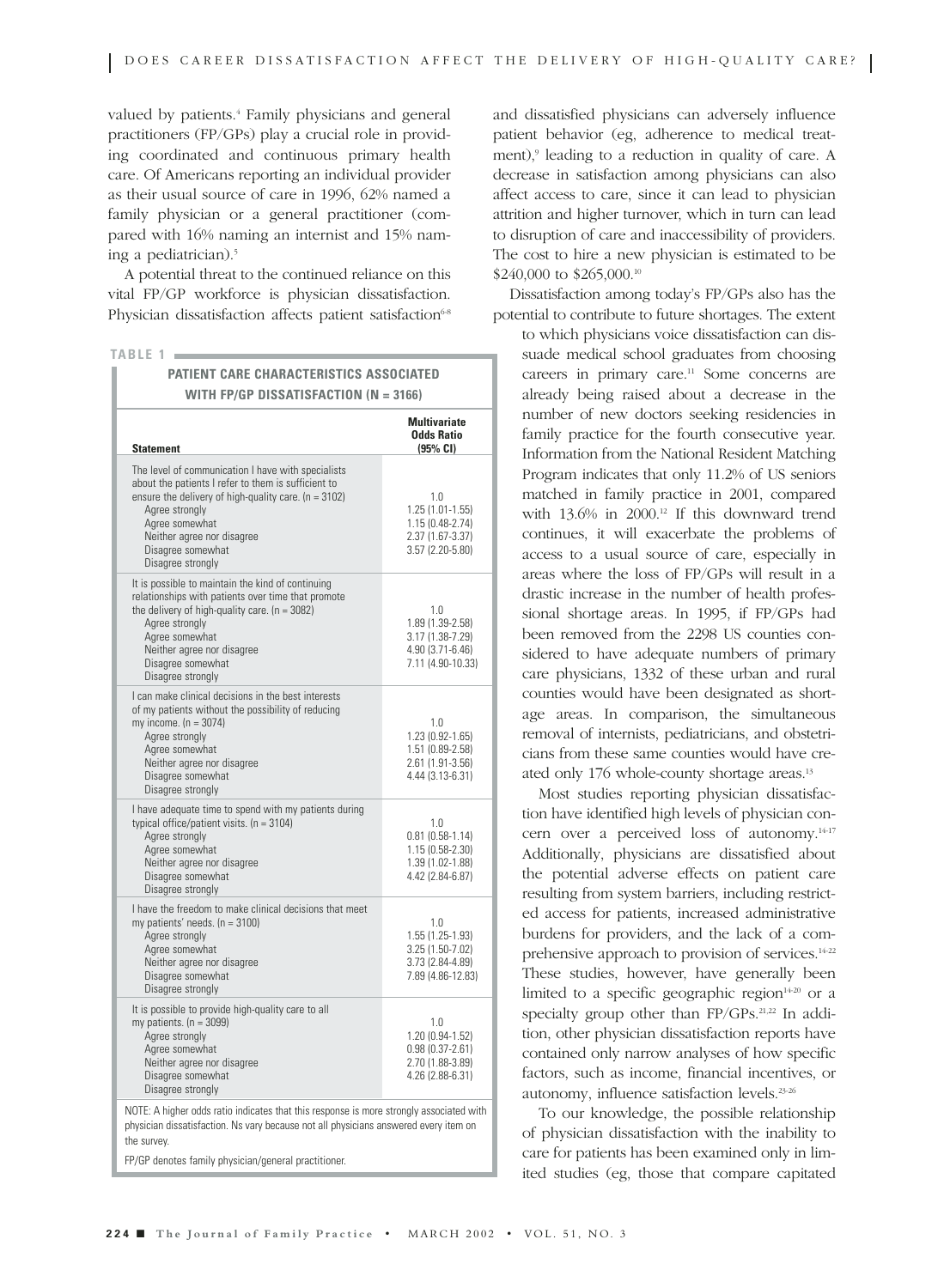**TABLE 2**

# **PERSONAL, PROFESSIONAL, AND PRACTICE-RELATED FACTORS ASSOCIATED WITH FP/GP DISSATISFACTION (N = 3166)**

| PERSONAL/PROFESSIONAL<br><b>CHARACTERISTICS</b>                                                                                                                                                                                                                                                                                                | <b>Multivariate</b><br>Odds Ratio (95% CI)                                                                                  |
|------------------------------------------------------------------------------------------------------------------------------------------------------------------------------------------------------------------------------------------------------------------------------------------------------------------------------------------------|-----------------------------------------------------------------------------------------------------------------------------|
| Age in years $(n = 2965)$<br>$<$ 35<br>$35 - 44$<br>$45 - 54$<br>$55 - 64$<br>64                                                                                                                                                                                                                                                               | 1.0<br>1.43 (0.94-2.16)<br>1.89 (1.20-2.98)<br>2.46 (1.56-3.88)<br>2.30 (1.40-3.80)                                         |
| <b>Sex</b> ( $n = 3106$ )<br>Women<br>Men                                                                                                                                                                                                                                                                                                      | 1.0<br>1.28 (0.92-1.78)                                                                                                     |
| <b>Type of medical training</b> $(n = 3106)$<br>Allopathic<br>Osteopathic                                                                                                                                                                                                                                                                      | 1.0<br>1.74 (1.34-2.25)                                                                                                     |
| <b>Graduate of foreign</b><br>medical school $(n = 3106)$<br>Puerto Rico<br>Other                                                                                                                                                                                                                                                              | 1.0<br>1.33 (1.03-1.73)                                                                                                     |
| <b>Board certification</b> $(n = 3063)$<br>Board certified<br>Board eligible<br>Neither                                                                                                                                                                                                                                                        | 1.0<br>1.15 (0.82-1.63)<br>$0.93(0.69-1.25)$                                                                                |
| <b>Net income in 1995 (\$)</b> $(n = 3103)$<br>$0 - 49.000$<br>50,000-99,999<br>100,000-149,999<br>150,000-199,999<br>200,000-249,999<br>250,000-299,999<br>$300,000 +$                                                                                                                                                                        | 2.31 (1.29-4.14)<br>1.83 (1.20-2.79)<br>1.45 (0.98-2.14)<br>1.41 (0.91-2.16)<br>1.0<br>1.82 (0.98-3.38)<br>1.93 (0.98-3.81) |
| <b>PRACTICE CHARACTERISTICS</b>                                                                                                                                                                                                                                                                                                                |                                                                                                                             |
| <b>Practice type</b> $(n = 3106)$<br>1 or 2 physicians<br>3+ physicians<br><b>HMO</b><br>Medical school<br>Hospital based<br>Other                                                                                                                                                                                                             | 1.19 (0.74-1.93)<br>1.14 (0.70-1.85)<br>1.35 (0.82-2.22)<br>1.01 (0.52-1.93)<br>1.0<br>1.16 (0.74-1.83)                     |
| <b>Community size</b> $(n = 3106)$<br>Large metropolitan area (>200,000)<br>Small metropolitan area (< 200,000)<br>Nonmetropolitan area                                                                                                                                                                                                        | 1.42 (0.81-2.49)<br>1.0<br>$1.07(0.55 - 2.08)$                                                                              |
| <b>Ownership</b> $(n = 3106)$<br>Full owners<br>Part owners<br>Not an owner                                                                                                                                                                                                                                                                    | $1.57(1.11 - 2.21)$<br>1.0<br>1.01 (0.72-1.43)                                                                              |
| Percentage of patients for whom you<br>serve as gatekeeper ( $n = 3106$ )<br>0<br>$1 - 9$<br>$10 - 19$<br>$20 - 29$<br>$30 - 59$<br>$60 - 89$<br>$90 - 100$<br>NOTE: Ns vary because not all physicians answered every item on the<br>survey.<br>FP/GP denotes family physician/general practitioner; HMO, health<br>maintenance organization. | 2.20 (1.44-3.37)<br>1.59 (1.06-2.40)<br>1.0<br>1.47 (0.98-2.20)<br>1.83 (1.29-2.60)<br>2.31 (1.62-3.28)<br>2.29 (1.44-3.64) |

and noncapitated care).<sup>27</sup> Moreover, few studies have systematically reviewed predictors of dissatisfaction among FP/GPs. In this paper, we report findings related to these important issues using data from a recent national survey in which more than 12,000 primary care physicians and specialists commented on their current experiences as medical professionals in the US health care system. We hypothesized that FP/GPs who identify difficulties in providing quality care to patients also report higher levels of dissatisfaction. We also expected that physician dissatisfaction would relate to access to care, particularly for very needy populations whose care is government regulated. Therefore, we ascertained the extent to which dissatisfied FP/GPs who stay in the workforce are less likely to serve the poor and the elderly by accepting new Medicaid and Medicare patients when compared with their satisfied counterparts.

# METHODS

### **Data Source**

Data for this study were from the Community Tracking Study (CTS) Physician Survey (1996–1997).28 This survey, sponsored by the Robert Wood Johnson Foundation, was part of a major project by the Center for Studying Health System Change, a Washington, DC–based organization affiliated with Mathematica Policy Research, Inc. Information for the survey was collected from a nationally representative sample of nonfederal physicians performing direct patient care.

The sample frame of physicians was obtained from master files of the American Medical Association and the American Osteopathic Association. The sample included office-based and hospital-based physicians who spend at least 20 hours per week in direct patient care in the continental United States. Residents and fellows were excluded, as were physicians in certain specialties such as radiology, anesthesiology, and pathology. The survey followed a complex design of 60 sites supplemented by a small, independently drawn national sample.28,29 Telephone interviews were conducted with 12,291 physicians from August 1996 to August 1997 with a 65% response rate.<sup>30,31</sup> The rate of nonresponse to individual survey items was very low, typically less than 3%. Primary care physicians were oversampled. The 3166 FP/GPs accounted for 44.3% of primary care doctors surveyed and 25.8% of the total sample.

# **Study Variables**

*Dependent Variable: Career Satisfaction*. The dependent variable for most analyses was medical career dissatisfaction. Respondents were asked, "Thinking very generally about your overall career in medicine, would you say that you are currently very satisfied, somewhat satisfied, somewhat dissatisfied,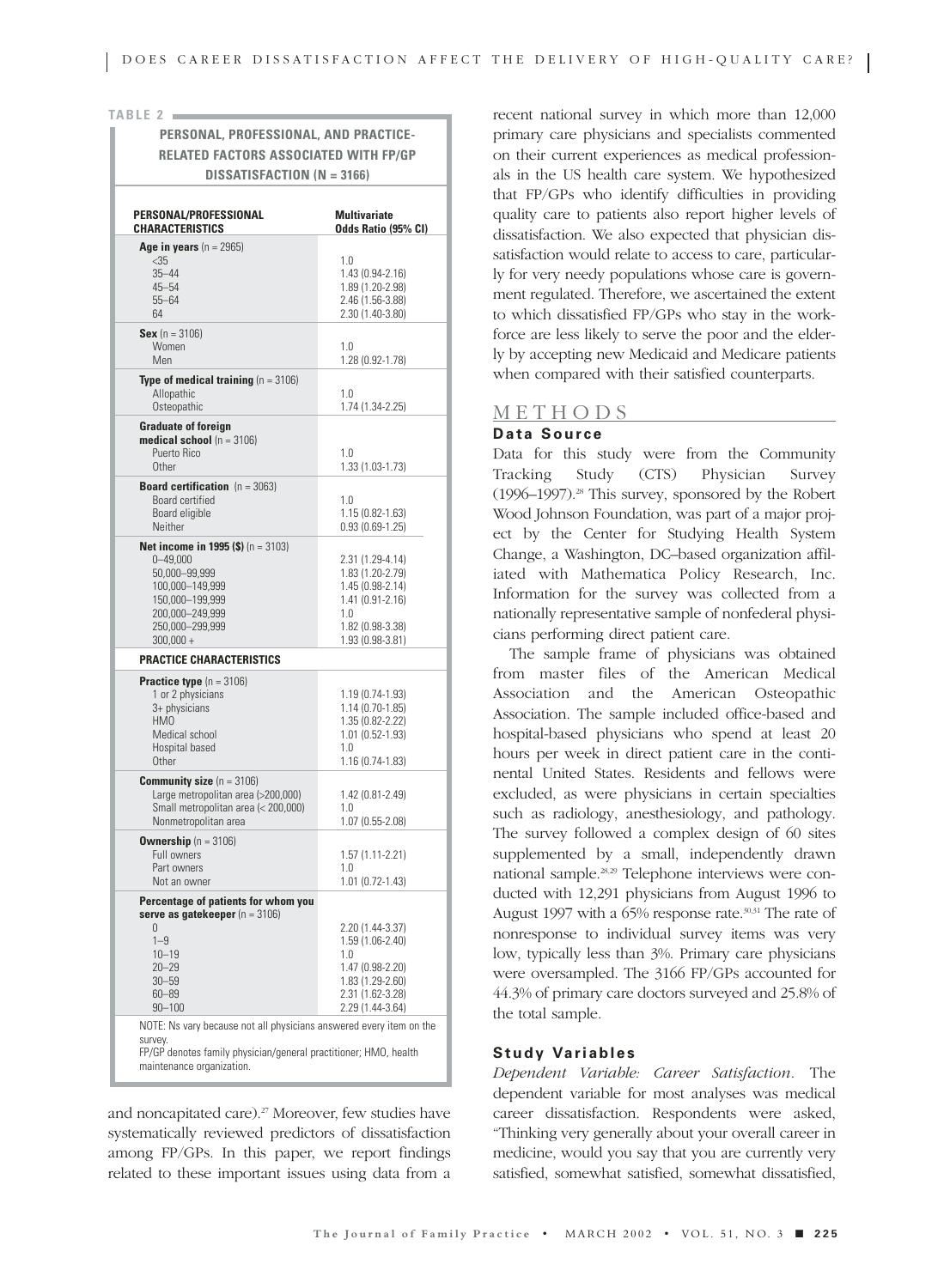| <b>Type of Physician</b>  | <b>Satisfied or Very</b><br><b>Satisfied</b><br>$n (%)*$ | <b>Dissatisfied or</b><br><b>Very Dissatisfied</b><br>$n (%)*$ | <b>Neither Satisfied</b><br>nor Dissatisfied<br>$n (%)*$ |
|---------------------------|----------------------------------------------------------|----------------------------------------------------------------|----------------------------------------------------------|
| <b>Total physicians</b>   | 10.093 (80.7)                                            | 2198 (17.7)                                                    | 212(1.6)                                                 |
| <b>Specialists</b>        | 4316 (80.5)                                              | 953 (18.0)                                                     | 87(1.6)                                                  |
| <b>Total primary care</b> | 5777 (81.0)                                              | 1245 (17.4)                                                    | 125(1.6)                                                 |
| <b>FP/GPs</b>             | 2537 (81.9)                                              | 569 (17.3)                                                     | 60(1.7)                                                  |
| <b>Pediatricians</b>      | 1403 (86.2)                                              | 206 (12.6)                                                     | 17(1.3)                                                  |
| <b>Internists</b>         | 1837 (77.5)                                              | 470 (20.6)                                                     | 48(1.9)                                                  |

very dissatisfied, or neither satisfied or dissatisfied?" For comparative analysis, those reporting "neither satisfied or dissatisfied" were eliminated and the 4 remaining responses were collapsed into 2 categories. Physicians who reported feeling very satisfied or somewhat satisfied were classified as "satisfied"; those who reported feeling somewhat dissatisfied or very dissatisfied were classified as "dissatisfied."

*Independent Variables*. The explanatory variables of primary interest were indicators to assess physicians' perceptions of their ability to provide highquality medical care. This determination was measured by 6 survey questions with 5-point response categories that ranged from "strongly agree" to "strongly disagree." Table 1 presents the measures of quality of care. Physician dissatisfaction was also potentially influenced by other factors assessed in the survey. Analyses were statistically controlled for the personal, professional, and practice characteristics that appear in Table 2 to examine the relationship of physicians' dissatisfaction with the perception of their ability to provide high-quality care.

### **Analytical Strategy**

Two sets of logistic regression were performed. In the first, adjusted odds ratios were derived to measure the association of personal, professional, and practice characteristics with dissatisfaction (Table 2). Next, the relationship of dissatisfaction with each of the indicators of quality of care was assessed with 6 separate multivariate logistic regression procedures (Table 1). The adjusted odds ratios in Table 1 are the products of that analysis and represent the association of perceived ability to deliver quality of care after controlling for the effects of personal, professional, and practice variables. SUDAAN software, version 7.5.3 (Research Triangle Institute, Research Triangle Park, NC), was used to conduct statistical tests and make national estimates with variance adjustment for the complex survey sample design and physician nonresponse.

# RESULTS

Nearly 18% of physicians report being dissatisfied with a career in medicine. The rate of dissatisfaction among FP/GPs is similar to that for all physicians, specialists, and primary care physicians as a group. However, there is some variability among primary care specialties, with internists reporting more dissatisfaction (chi-square = 14.8, *P* < .01) and pediatricians (chisquare = 25.9,  $P \lt 0.01$  reporting less dissatisfaction than FP/GPs (Table 3).

# **Factors Associated with FP/GP Dissatisfaction**

Many characteristics were associated with the dissatisfaction reported by 17.6% of FP/GPs. The associated characteristics are included in 3 domains. The first 2 domains, personal/professional and practice characteristics, reveal significant factors associated with dissatisfaction (Table 2). The data in the third domain, patient care characteristics, represent results after we had statistically controlled for all factors in the first 2 (Table 1).

*Personal/Professional Characteristics*. A higher level of dissatisfaction was related to being older; only 10.1% of physicians younger than 35 years of age reported dissatisfaction versus 25.1% of physicians aged 55 to 64 years (odds ratio [OR] 2.46; 95% confidence interval [CI], 1.56-3.88). FP/GPs more likely to be dissatisfied were those who had osteopathic training and those who had been graduated from foreign medical schools. Levels of dissatisfaction were also higher among FP/GPs earning less than \$100,000 per year.

*Practice Characteristics*. Physicians who fully owned their practice were more likely to express dissatisfaction with their careers than were physicians who either shared ownership or did not own their practice (OR 1.57; 95% CI, 1.11-2.21). The pattern of dissatisfaction related to gatekeeping (ie, providing permission for their patients to seek specialty care) was similar to that related to income. FP/GPs serving as gatekeepers for less than 10% or more than 30% of their patients were the most dissatisfied.

*Patient Care Characteristics.* After we had controlled for the effects of personal, professional, and practice characteristics, we found that FP/GP career dissatisfaction was, without exception, consistently and strongly associated with a perceived inability to provide high-quality care as assessed by physician responses to each of 6 statements (Table 1). Dissatisfied physicians were much more likely to "disagree strongly" than. to "agree strongly" with the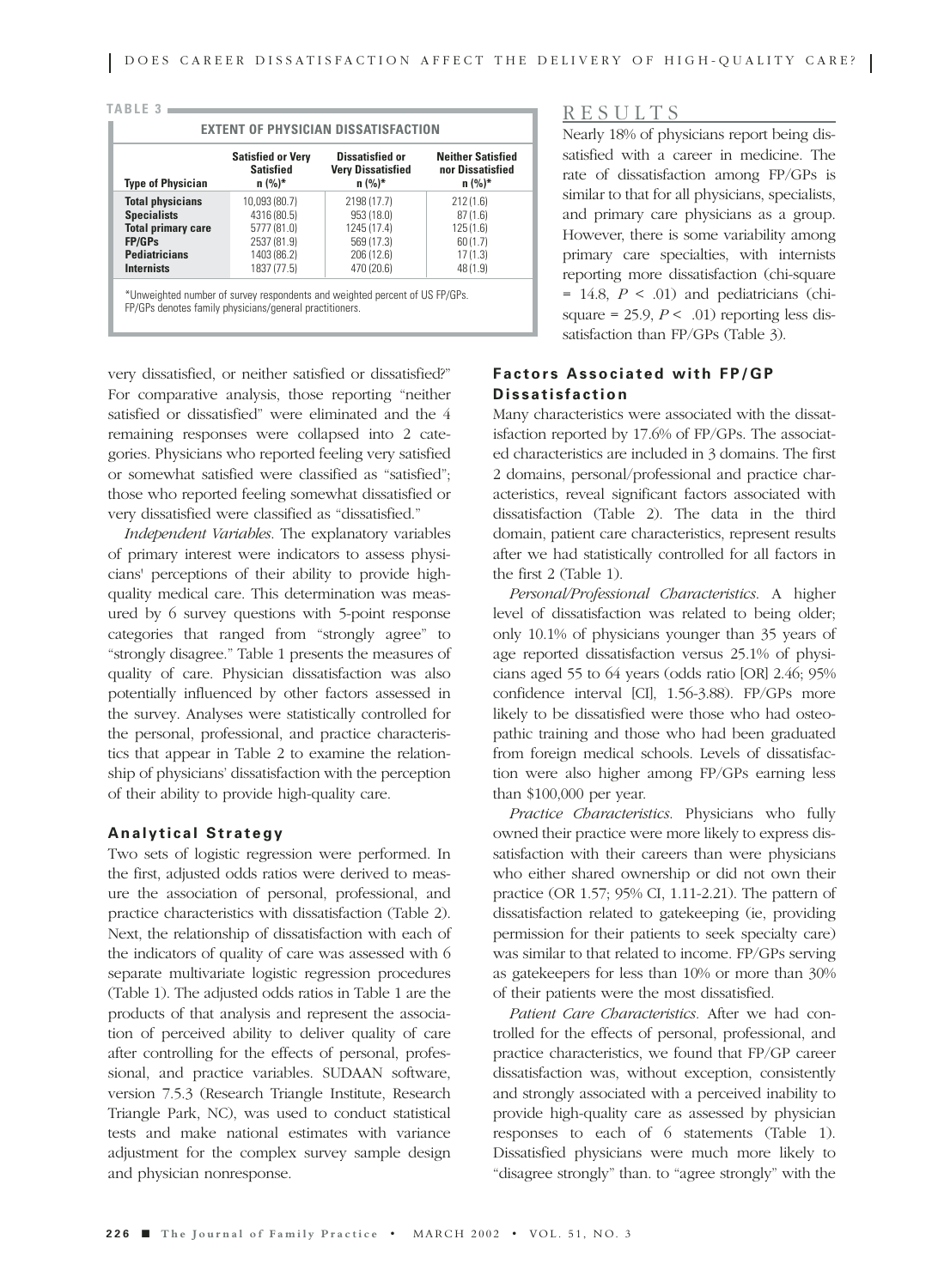| <b>RELATIONSHIP OF FP/GP DISSATISFACTION TO ACCESS</b><br><b>FOR MEDICAID AND MEDICARE PATIENTS</b> |                                                               |                                                                 |         |  |  |
|-----------------------------------------------------------------------------------------------------|---------------------------------------------------------------|-----------------------------------------------------------------|---------|--|--|
| <b>Characteristic</b>                                                                               | <b>Satisfied</b><br><b>FP/GPs</b><br>$(N = 2537)$<br>$n (%)*$ | <b>Dissatisfied</b><br><b>FP/GPs</b><br>$(N = 569)$<br>$n (%)*$ | P Value |  |  |
| Taking all new Medicaid patients                                                                    | 1024 (43.4)                                                   | 198 (34.6)                                                      | < 01    |  |  |
| Taking no new Medicaid patients                                                                     | 665 (23.7)                                                    | 198 (33.5)                                                      | < 01    |  |  |
| Taking all new Medicare patients                                                                    | 1519 (61.5)                                                   | 325 (57.9)                                                      | 0.13    |  |  |
| Taking no new Medicare patients                                                                     | 227 (8.6)                                                     | 70 (11.3)                                                       | 0.04    |  |  |

statements about clinical freedom (OR 7.89; 95% CI, 4.86-12.83), continuity of care (OR 7.11; 95% CI, 4.90-10.33), clinical decisions free of financial penalties (OR 4.44; 95% CI, 3.13-6.31), adequacy of time with patients (OR 4.42; 95% CI, 2.84-6.87), ability to provide high-quality care (OR 4.26; 95% CI, 2.88- 6.31) and sufficient communication with specialists (OR 3.57; 95% CI, 2.20-5.80). The most notable differences found between dissatisfied and satisfied FP/GPs were related to a lack of clinical freedom and difficulty maintaining continuing relationships with patients.

# **Physician Dissatisfaction Influences Medicare and Medicaid Care**

Dissatisfaction correlates with the percentage of physicians who are willing to care for Medicare and Medicaid patients. A lower percentage of dissatisfied FP/GPs are accepting all new Medicaid patients than are their satisfied counterparts (34.6% vs 43.4%; *P* < .01); and a higher percentage of dissatisfied FP/GPs are taking no new Medicaid patients (33.5% vs 23.7%; *P* < .01). Similarly, a higher percentage of dissatisfied FP/GPs are accepting no new Medicare patients (11.3% vs 8.6%; *P* = .04) (Table 4).

# DISCUSSION

A substantial proportion of family physicians, approximately 1 in 5, were dissatisfied with their careers in 1996–1997. Associated characteristics of the dissatisfied group were older age, osteopathic training, and graduation from a foreign medical school. Neither type nor location of practice was a factor, although being a full owner of the practice was associated with greater dissatisfaction. Physicians earning less than \$100,000 per year and FP/GPs for whom less than 10% or more than 30% of patients were in gatekeeping arrangements were more dissatisfied.

The strongest factors associated with dissatisfaction, however, were not personal or practice characteristics but the perceptions of family physicians about their ability to take good care of their patients. After we had

controlled for personal and practice characteristics, dissatisfaction was much more likely when the family physicians felt they did not have (1) the freedom to make clinical decisions that met their patients' needs, (2) a sufficient level of communication with specialists, (3) enough time with their patients, (4) the ability to provide high-quality patient care, (5) the freedom to make clinical decisions without financial conflicts of interest, or (6) the ability to maintain continuing relationships with their patients. More than half of FP/GPs who strongly disagreed with the statement "I have the freedom to make clinical decisions that meet my patients' needs" were dissatisfied with their medical career.

These findings are consistent with previous findings concerning physician autonomy and the widespread backlash against constraints associated with managed care and gatekeeping. The findings draw attention from financial considerations toward clinical decision making as a critical factor in physicians' career satisfaction. Understanding the basis of physician dissatisfaction is important because of the adverse effects of such dissatisfaction. It is difficult to imagine patients preferring to see a dissatisfied physician or to envision a visit with a dissatisfied FP/GP as superior to one with a satisfied physician. In addition, this analysis specifically demonstrates that dissatisfaction among family physicians can negatively affect groups of patients by impeding access to care for Medicaid and Medicare patients. Perhaps the key implication of these findings is the need for serious efforts to revise practice arrangements so that FP/GPs can make the best possible decisions for their patients.

# **Limitations**

There are important limitations to our analysis. The CTS Physician Survey is cross-sectional. While we do not know whether these physicians are more or less satisfied than they were in the past, recent evidence from surveys of primary care physicians in Massachusetts suggests that dissatisfaction has increased since 1986.<sup>17</sup> As in all surveys, responses are subject to reporting error and response bias not accounted for by statistical adjustments. Our findings are associations between variables and do not establish causal relationships.

# CONCLUSIONS

The finding that family physician dissatisfaction, after study results are controlled for personal and practice variables, is associated most strongly with a perceived inability to care for patients raises significant concerns. Dissatisfaction among a large proportion of